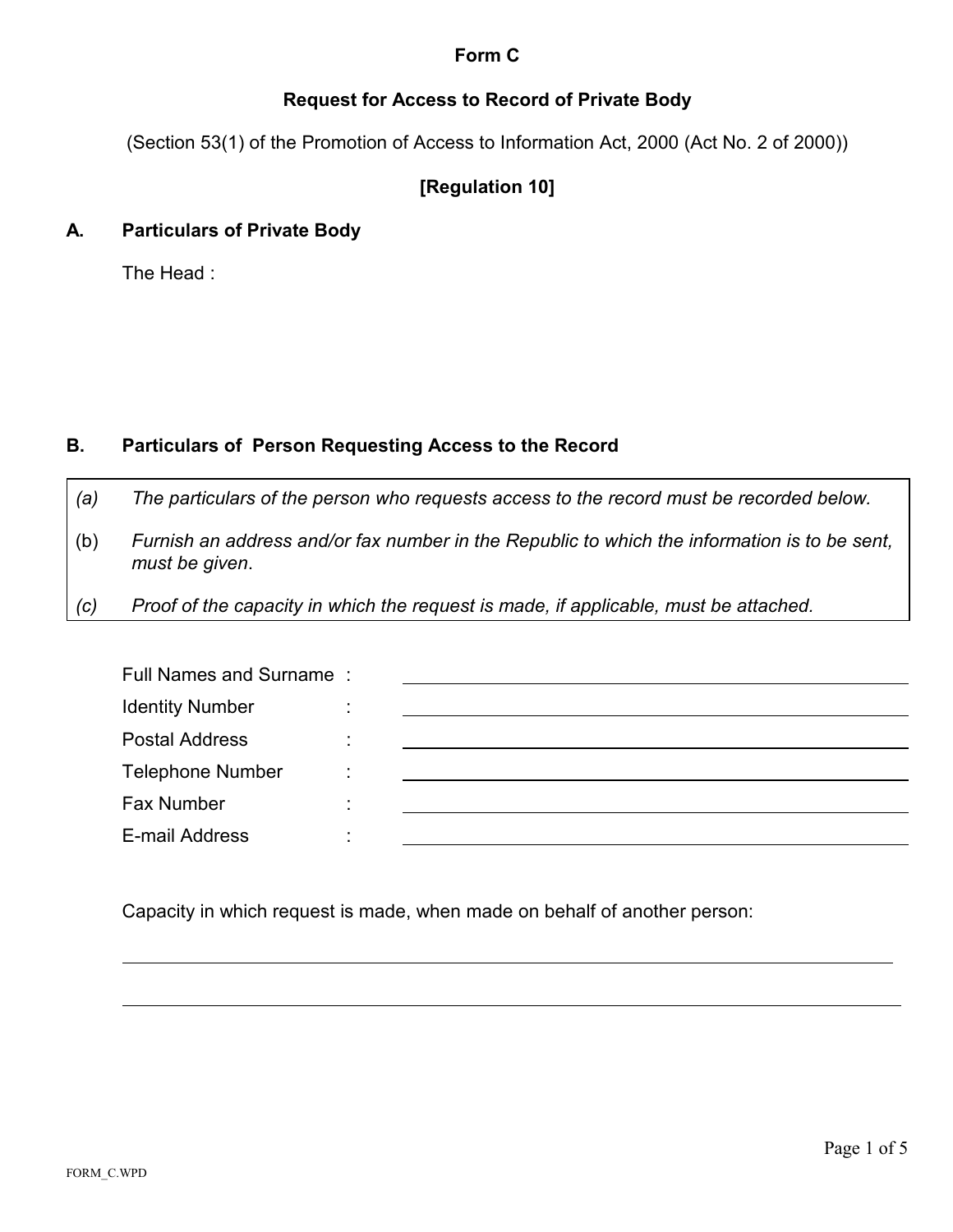### **C. Particulars of Person on Whose Behalf Request is Made**

*This section must be completed only if a request for information is made on behalf of another person.*

Full Names and Surname : Identity Number :

#### **D. Particulars of Record**

 $\overline{a}$ 

 $\overline{a}$ 

 $\overline{a}$ 

 $\overline{a}$ 

- *(a) Provide full particulars of the record to which access is requested, including the reference number if that is known to you, to enable the record to be located.*
- *(b) If the provided space is inadequate please continue on a separate folio and attach it to this form. The requester must sign all the additional folios.*
- 1. Description of Record or Relevant Part of the Record:

- 2. Reference Number, if available:
- 3. Any Further Particulars of Record:

 $\overline{a}$ 

 $\overline{a}$ 

 $\overline{a}$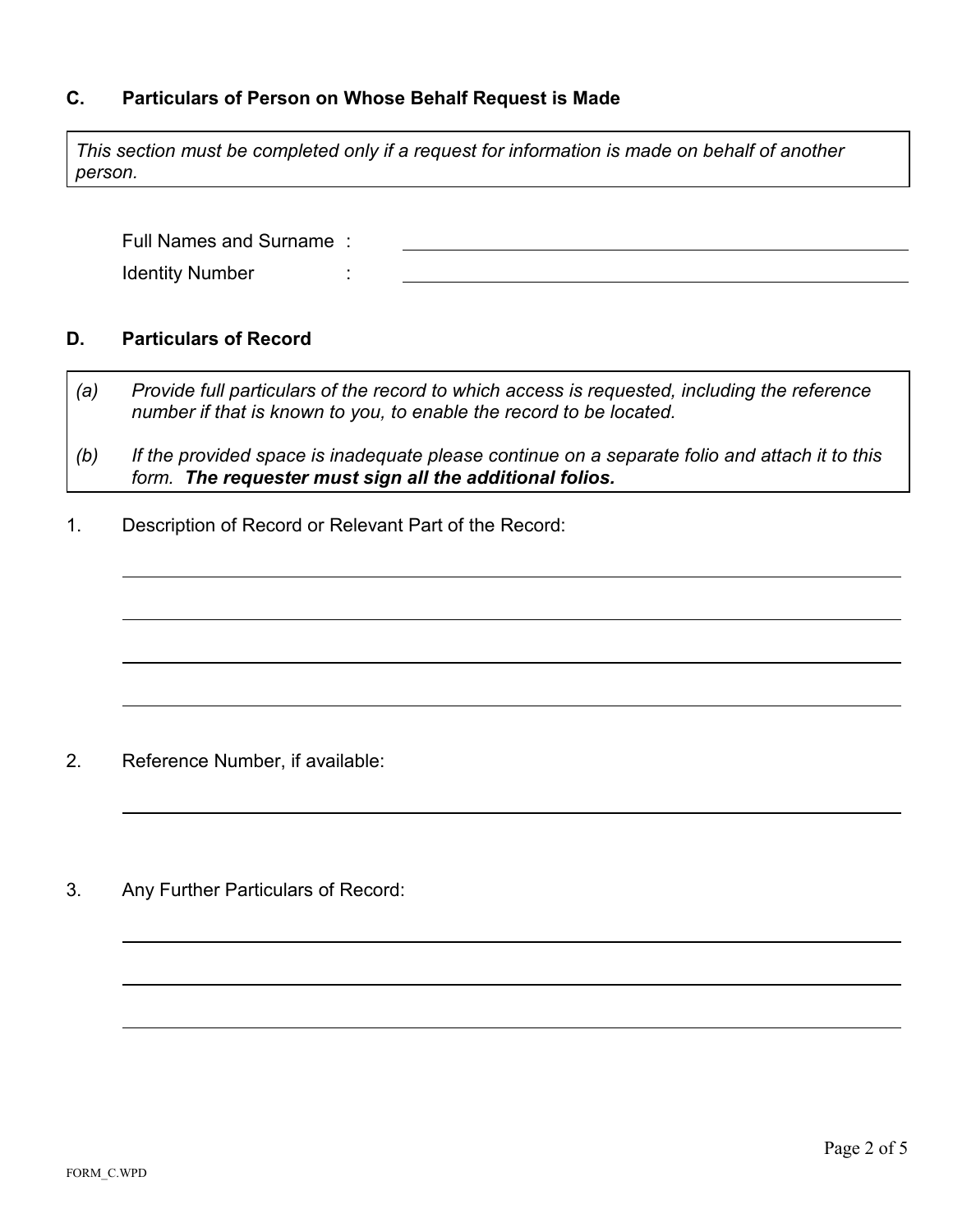### E. **Fees**

 $\overline{a}$ 

- *(a) A request for access to a record, other than a record containing personal information about yourself, will be processed only after a request fee has been paid.*
- *(b) You will be notified of the amount required to be paid as the request fee.*
- *(c) The fee payable for access to a record depends on the form in which access is required and the reasonable time required to search for and prepare a record.*
- *(d) If you qualify for exemption of the payment of any fee, please state the reason for exemption.*

Reason for exemption from payment of fees:

### **F. Form of Access to Record**

If you are prevented by a disability to read, view or listen to the record in the form of access provided for in 1 to 4 below, state your disability and indicate in which form the record is required.

| Disability: | Secord is required: I remain in which Record is required: |
|-------------|-----------------------------------------------------------|
|             |                                                           |
|             |                                                           |

*Mark the appropriate box with an "X".*

*Notes:*

- *(a) Your indication as to the required form of access depends on the form in which the record is available.*
- *(b) Access in the form requested may be refused in certain circumstances. In such a case you will be informed if access will be granted in another form.*
- *(c) The fee payable for access to the record, if any, will be determined partly by the form in which access is requested.*

 $\overline{a}$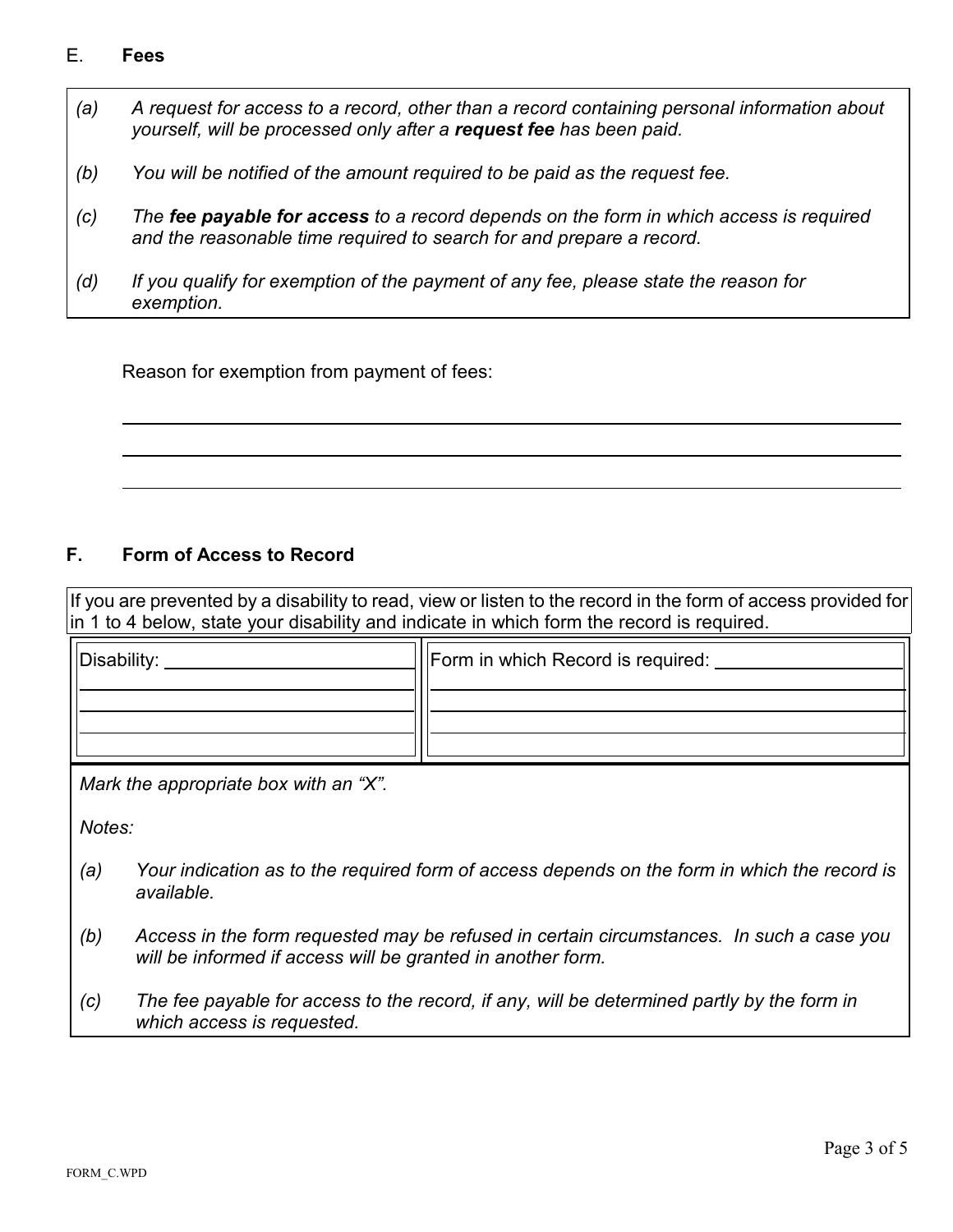| 1.                                                                                                                                                  | If the Record is in written or printed form -                                                                                                   |  |                                                            |                                                               |  |                                                                            |           |  |  |  |  |
|-----------------------------------------------------------------------------------------------------------------------------------------------------|-------------------------------------------------------------------------------------------------------------------------------------------------|--|------------------------------------------------------------|---------------------------------------------------------------|--|----------------------------------------------------------------------------|-----------|--|--|--|--|
|                                                                                                                                                     | Copy of Record*                                                                                                                                 |  |                                                            | <b>Inspection of Record</b>                                   |  |                                                                            |           |  |  |  |  |
| 2.                                                                                                                                                  | If Record consists of visual images -<br>(this includes photographs, slides, video recordings, computer-generated images, sketches,<br>$etc.$ ) |  |                                                            |                                                               |  |                                                                            |           |  |  |  |  |
|                                                                                                                                                     | View the Images                                                                                                                                 |  |                                                            | Copy of the Images*<br>Transcription of the Images*           |  |                                                                            |           |  |  |  |  |
| 3.                                                                                                                                                  | If record consists of recorded words or information which can be reproduced in<br>sound -                                                       |  |                                                            |                                                               |  |                                                                            |           |  |  |  |  |
|                                                                                                                                                     | listen to the soundtrack<br>(audio cassette)                                                                                                    |  |                                                            | transcription of soundtrack*<br>(written or printed document) |  |                                                                            |           |  |  |  |  |
| 4.                                                                                                                                                  | If record is held on computer or in an electronic or machine-readable form -                                                                    |  |                                                            |                                                               |  |                                                                            |           |  |  |  |  |
|                                                                                                                                                     | printed copy<br>of Record*                                                                                                                      |  | printed copy of<br>information derived from<br>the Record* |                                                               |  | copy in computer readable<br>form <sup>*</sup><br>(stiffy or compact disc) |           |  |  |  |  |
| *If you requested a copy or transcription of a record (above), do you wish the copy<br>or transcription to be posted to you?<br>Postage is payable. |                                                                                                                                                 |  |                                                            |                                                               |  | <b>Yes</b>                                                                 | <b>No</b> |  |  |  |  |

# **G. Particulars of Right to Be Exercised Or Protected**

*If the provided space is inadequate please continue on a separate folio and attach it to this form. The requester must sign all the additional folios.*

1. Indicate which right is to be exercised or protected:

2. Explain why the requested record is required for the exercising or protection of the aforementioned right:

 $\overline{a}$ 

 $\overline{a}$ 

 $\overline{a}$ 

 $\overline{a}$ 

 $\overline{a}$